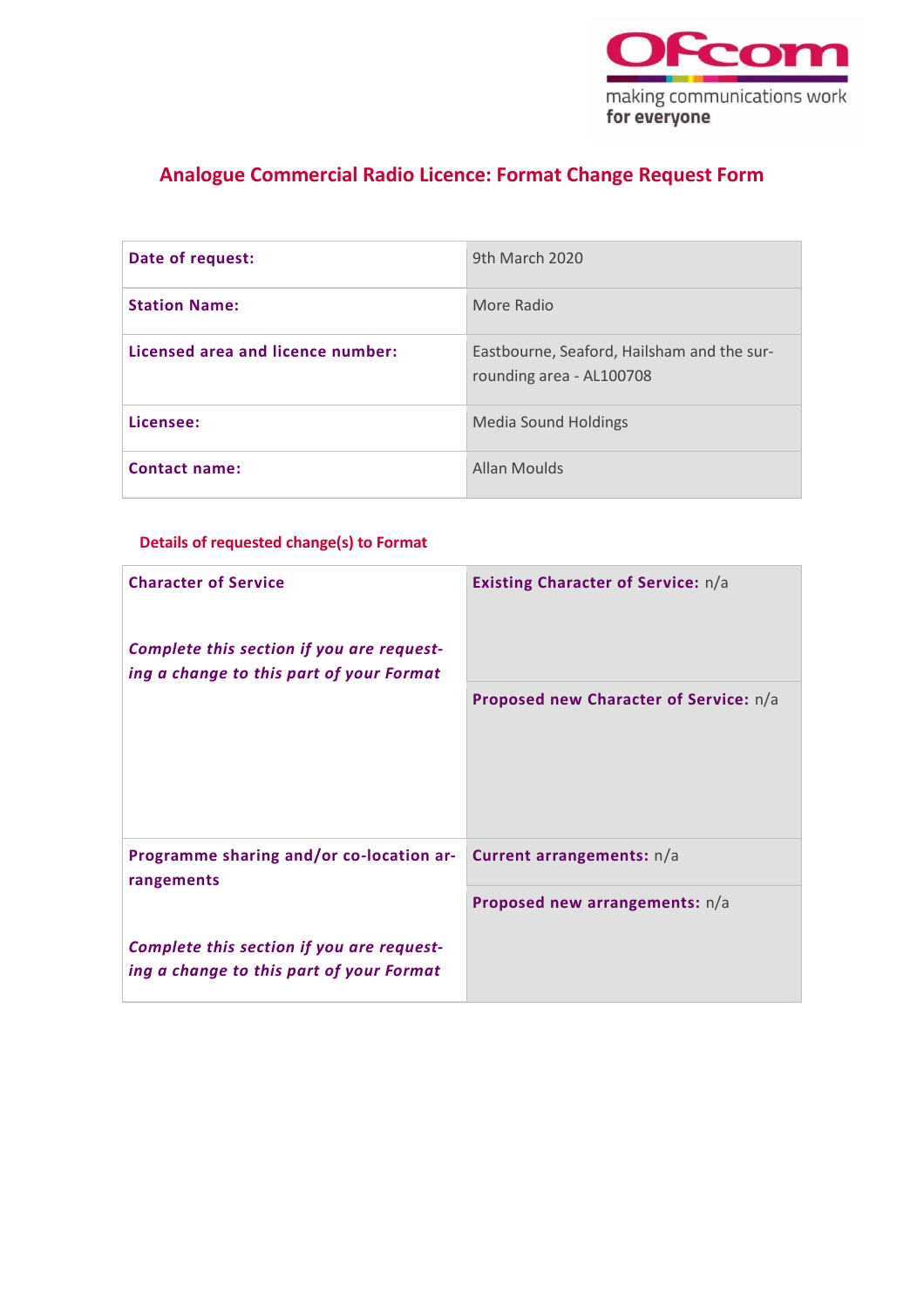| Locally-made hours and/or local news                                                                      | <b>Current obligations:</b>                                                                                                                                                     |
|-----------------------------------------------------------------------------------------------------------|---------------------------------------------------------------------------------------------------------------------------------------------------------------------------------|
| <b>bulletins</b><br>Complete this section if you are request-<br>ing a change to this part of your Format | Locally-made hours: at least 10 hours a day<br>during daytime weekdays (must include<br>breakfast). At least 4 hours daytime Saturdays<br>and Sundays.                          |
|                                                                                                           | Local news bulletins: at least hourly at peak-<br>time weekdays and Saturdays. Outside peak,<br>UK-wide, nations and international news<br>should feature.                      |
|                                                                                                           | <b>Proposed new obligations:</b>                                                                                                                                                |
|                                                                                                           | Locally-made hours: at least 3 hours a day<br>during daytime weekdays.                                                                                                          |
|                                                                                                           | Local news bulletins: At least hourly during<br>daytime weekdays and during peak at week-<br>ends. At other times, UK-wide, nations and in-<br>ternational news should feature. |

The holder of an analogue local commercial radio licence may apply to Ofcom to have the station's Format amended. Any application should be made using the layout shown on this form, and should be in accordance with Ofcom's published procedures for Format changes.

Under section 106(1A) of the Broadcasting Act 1990 (as amended), Ofcom may consent to a change of a Format only if it is satisfied that *at least* one of the following five statutory criteria is satisfied:

- *(a) that the departure would not substantially alter the character of the service;*
- *(b) that the departure would not narrow the range of programmes available by way of relevant independent radio services to persons living the area or locality for which the service is licensed to be provided;*
- *(c) that the departure would be conducive to the maintenance or promotion of fair and effective competition*
- *(d) that there is evidence that, amongst persons living in that area or locality, there is a significant demand for, or significant support for, the change that would result from the departure; or*
- *(e) that (i) the departure would result from programmes included in the licensed service ceasing to be made at premises in the area or locality for which the service is provided, but (ii) those programmes would continue to be made wholly or partly at premises within the approved area (as defined in section 314 of the Communications Act 2003 (local content and character of services)).*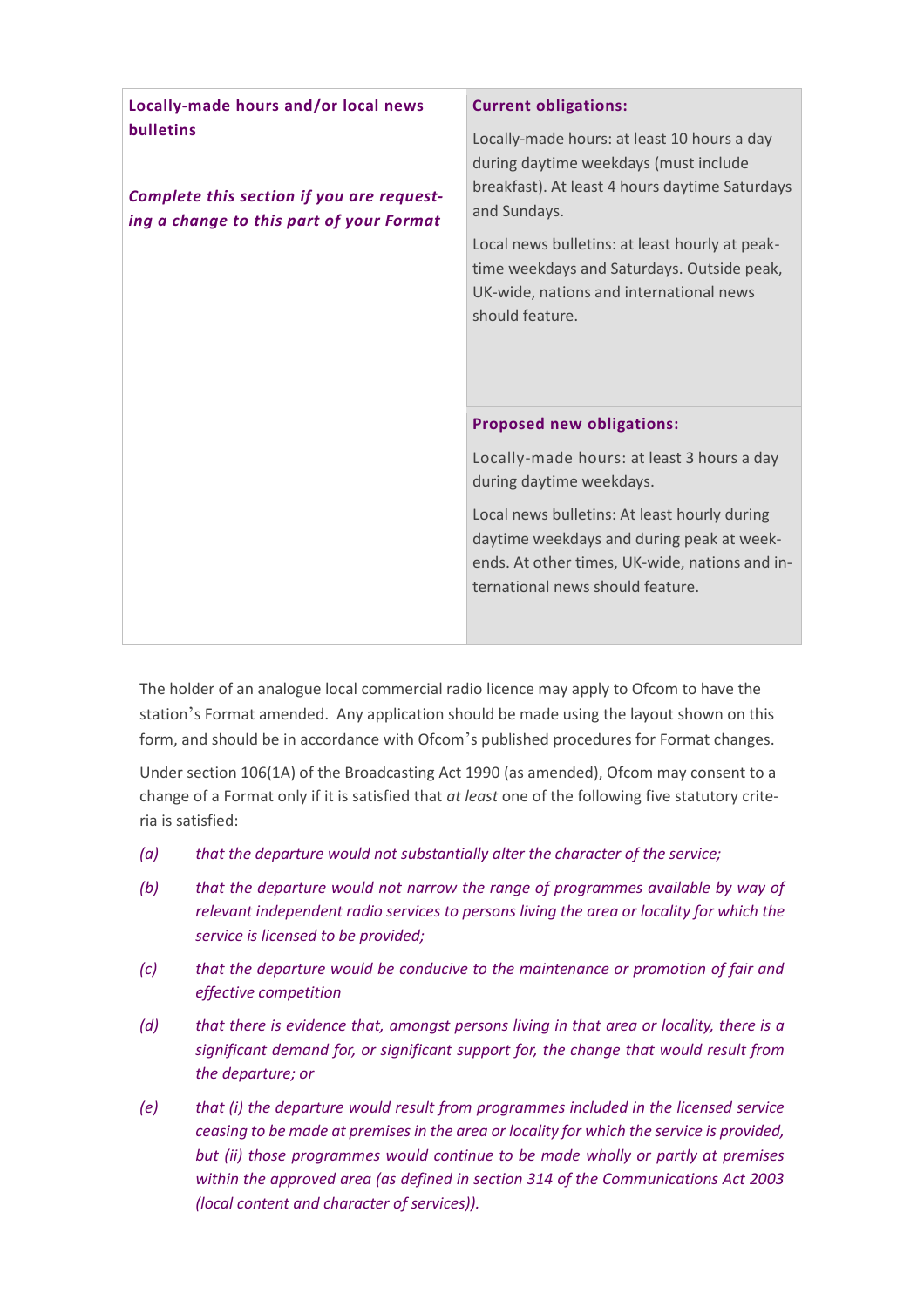Only one of these five criteria need be satisfied in order for Ofcom to consent to the proposed change. However, even if Ofcom is of the opinion that the proposed change satisfies one or more of the statutory criteria, there may be reasons (depending on the particular circumstances of the case) why Ofcom may not consent to the proposed change. The additional criteria to which Ofcom will have regard when exercising this discretion can be found on our website.

Applicants should note that, under section 106ZA of the same Act (as amended), a proposed change that *does not* satisfy the first or last of these criteria (i.e. a change that Ofcom considers *would* or *could* substantially alter the character of the service, or does not relate to the origin of locally-made programmes) must, if it is to be considered further under any of the other three criteria, be consulted upon.

In the event that Ofcom receives a request for Format change and considers that criterion (a) or (e) is *not* satisfied, it will seek confirmation from the applicant as to whether it wishes to proceed with the request (and, if so, whether it wishes to amend or replace its submission in light of the necessity to make it public).#

**Please set out the statutory criterion, or criteria, set out in section 106(1A) of the Broadcasting Act 1990 that you believe is/are satisfied in relation to this Format change request, and the reasons for this.**

(a) We believe that the departure would not substantially alter the character of the service since the output would continue to feature information relevant to the broadcast area including news, travel, weather, local events and listener messages and dedications.

**Please provide any additional information and/or evidence in support of the proposed change(s) below. In particular, the applicant may wish to outline how they see that the proposed change fits within Ofcom** '**s published Format change request policy and also Ofcom** '**s Localness guidance, which includes our co-location and programme sharing policy.** 

This request is consistent with Ofcom's localness guidance.

#### *Notes*

# Ofcom may approve a change under any of criteria (b) to (d) without consultation, or after a consultation of less than 28 days, if Ofcom considers that to hold a consultation at all, or for 28 days or more, would result in a delay that would be likely to prejudice the interests of the licensee. Ofcom may also remove for the purposes of consultation any confidential information submitted by the licensee.

### **Data Protection**

We require the information requested in this form in order to carry out our licensing duties under the Broadcasting Act 1990, Broadcasting Act 1996 and Communications Act 2003. Please see Ofcom's General Privacy Statement [www.ofcom.org.uk/about-ofcom/foi-dp/gen](https://ofcomuk.sharepoint.com/teams/rcbl_rl/ana/Licences/AL100708%20(formerly%20AL206)%20Eastbourne%20FM/Format%20change/www.ofcom.org.uk/about-ofcom/foi-dp/general-privacy-statement)[eral-privacy-statement](https://ofcomuk.sharepoint.com/teams/rcbl_rl/ana/Licences/AL100708%20(formerly%20AL206)%20Eastbourne%20FM/Format%20change/www.ofcom.org.uk/about-ofcom/foi-dp/general-privacy-statement) for further information about how Ofcom handles your personal information and your corresponding rights